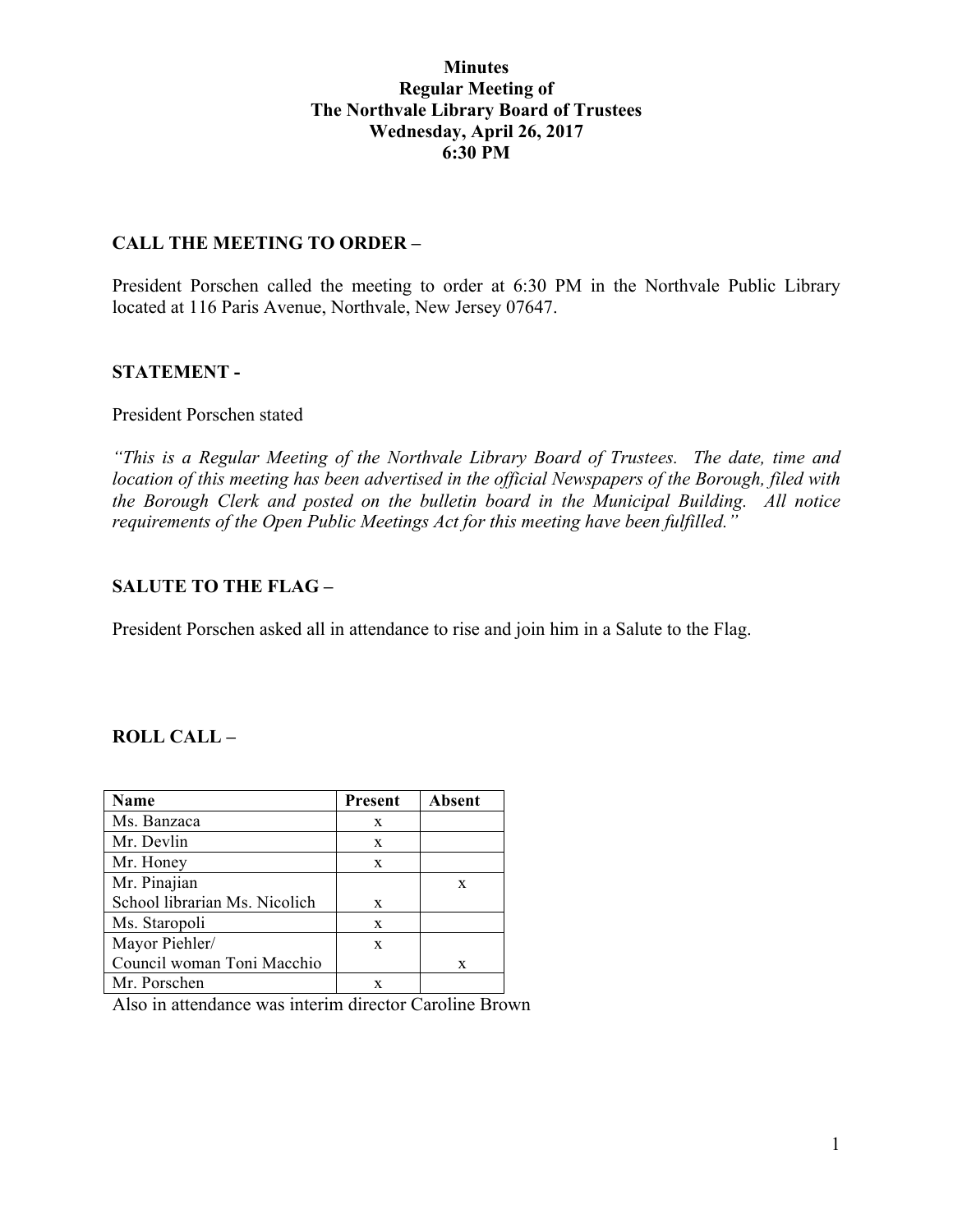## **APPROVAL OF MINUTES**

Resolved to approve the minutes from the March 22, 2017 regular board meeting

The minutes were adopted on a roll call vote as follows:

| <b>Name</b>   | <b>ACTION</b> | <b>YES</b>   | NO | <b>ABSENT</b> | <b>ABSTAIN</b> |
|---------------|---------------|--------------|----|---------------|----------------|
| Ms. Banzaca   |               | X            |    |               |                |
| Mr. Devlin    | second        | X            |    |               |                |
| Mr. Honey     |               | $\mathbf{x}$ |    |               |                |
| Mr. Pinajian  |               |              |    |               |                |
| Ms. Nicolich  |               | X            |    |               |                |
| Ms. Staropoli | motion        | X            |    |               |                |
| Mayor Piehler |               | X            |    |               |                |
| Ms. Macchio   |               |              |    |               |                |
| Mr. Porschen  |               | X            |    |               |                |

Resolved to approve the executive minutes from the March 22, 2017 regular board meeting

The minutes were adopted on a roll call vote as follows:

| Name          | <b>ACTION</b> | <b>YES</b> | NO | <b>ABSENT</b> | <b>ABSTAIN</b> |
|---------------|---------------|------------|----|---------------|----------------|
| Ms. Banzaca   |               | X          |    |               |                |
| Mr. Devlin    |               | X          |    |               |                |
| Mr. Honey     |               | X          |    |               |                |
| Mr. Pinajian  |               |            |    |               |                |
| Ms. Nicolich  |               | X          |    |               |                |
| Ms. Staropoli | motion        | X          |    |               |                |
| Mayor Piehler |               | X          |    |               |                |
| Ms. Macchio   |               |            |    |               |                |
| Mr. Porschen  | second        | X          |    |               |                |

# **GENERAL DISCUSSION –**

Each board member received a Financial disclosure form from the town clerk. A discussion was had on the reasoning and the content of the form.

An exterminator needed to be called because of a rodent sighting.

An outlet circuit blew when a hairdryer was used in the last craft program. The electrician will be notified when he comes in.

# **Director's Report**

Dianne– BCCLS circulation meeting FRLK 4/18 Emily– BCCLS summer reading meeting MAYW 4/7 New director's first day May 8, transition logistics TBD Director – BCCLS system council (special meeting) – Closter 5/12, in re ROPK Emily– Beanstack webinar 4/28; BCCLS/Library Journal May 8 all day Washington Twp "transform your stacks to drive circulation"; Whippany bestbooks/program ideas 5/12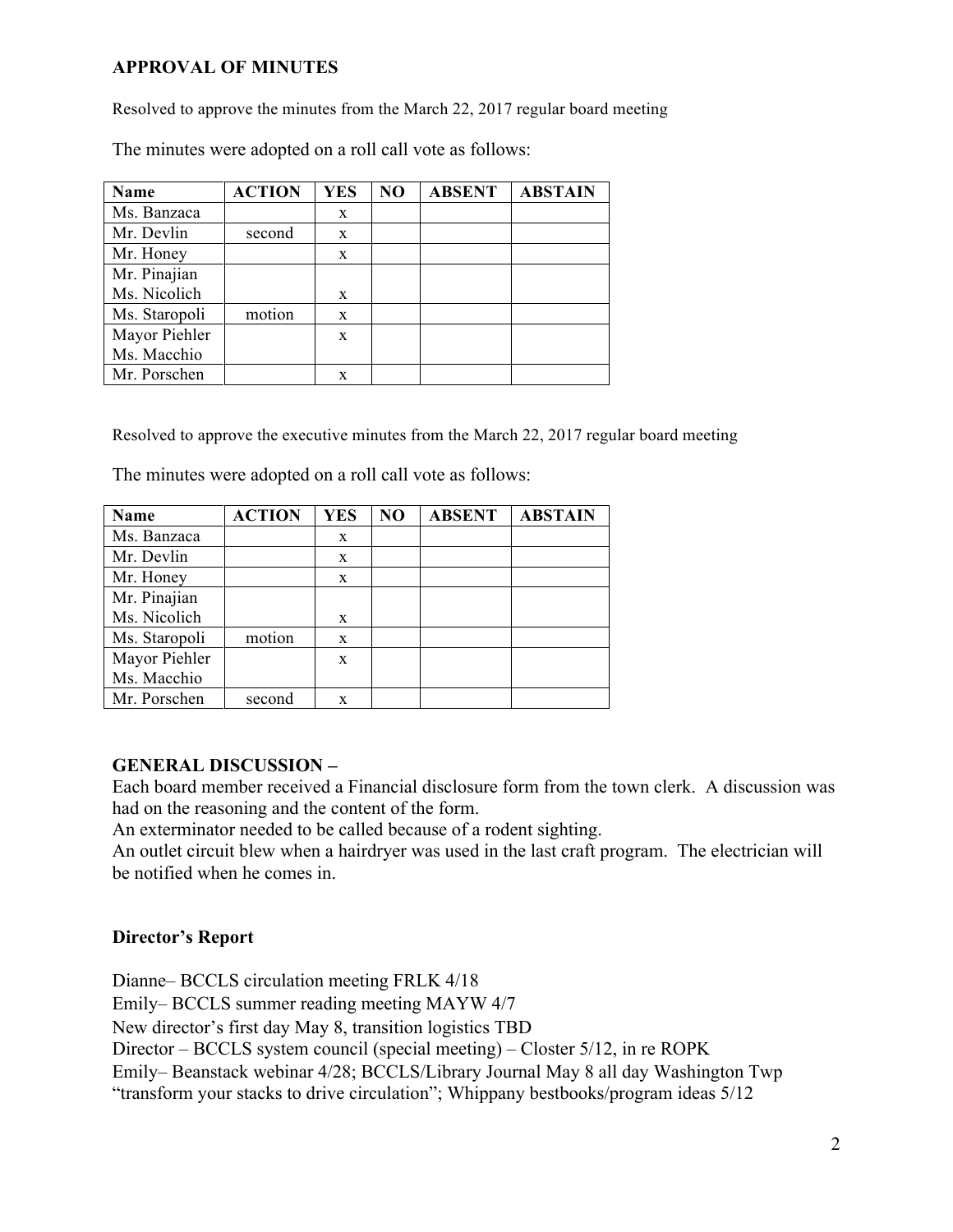Adult programing ESL Class - 5 sessions; 35 in attendance Northvale's Reading Book Club - 1 session; 6 in attendance 4/18/17 Beginner's Chinese class – classes scheduled for Saturdays: zero/zero Celery Farm program – April  $20 - 1$  session, 12 in attendance  $4/20/17$ Creative Canvas 2 sessions (4/24 & 26): 8 registered (16 attendance?)

Children/Teen programming: 118 plus 49 adults in attendance Dr. Seuss Party 3/2/17 Northvale Pre-K 3/7/17 Story Time 3/8/17 3/22/17 3/29/17 Flower Craft 3/9/17 Who Was Club 3/13/17 St. Patty's Party 3/17/17 Super Smash Tournament 3/18/17 NJ Maker's Day 3/24/17 3/25/17 Books & Bites 3/27 Kite Craft 3/30 Girl Power 3/30

DPW turned off heat week of April 10; removed outer covers on air conditioning units; Michele removed inner covers and stored

## **Friends of the Library Report- Kathy Brunet**

June  $1<sup>st</sup> - 4<sup>th</sup>$  they will be holding their annual book fair. They will start collecting books this Friday. There will be a bin a St. Anthony's and also she asked Mrs. Nicolich if they can put a bin at the school.

Emily and Kathy went down to the baseball's opening day to register more patrons. The Friends group will be providing this year's summer reading entertainment again which

includes Outrageous Pets.

## **Treasurer's Report**

We are currently  $1/3$  of the way through the year and we are  $1/3$  of the way through the funds.

## **ROLL CALL VOTES –**

Resolved to approve the claims list for the month of April in the amount of \$13,818.56. (This includes half of the BCCLS Fee and the interim director's salary along with the usual claims.)

The resolution was adopted on a roll call vote as follows:

| Name        | <b>ACTION</b> | <b>YES</b>     | NO | <b>ABSENT</b> | <b>ABSTAIN</b> |
|-------------|---------------|----------------|----|---------------|----------------|
| Ms. Banzaca |               | $\overline{ }$ |    |               |                |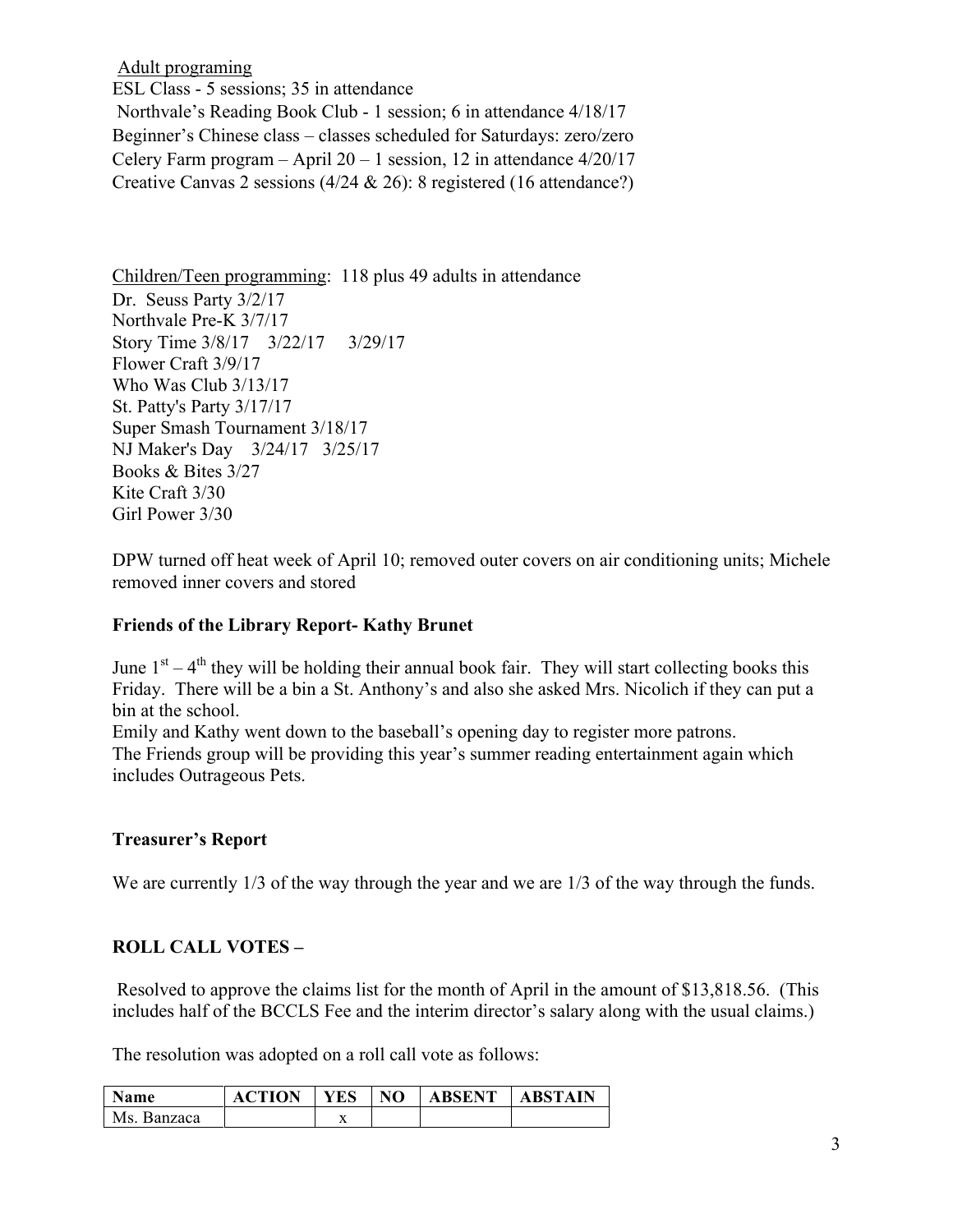| Mr. Devlin    | motion | X |  |  |
|---------------|--------|---|--|--|
| Mr. Honey     |        | X |  |  |
| Mr. Pinajian  |        |   |  |  |
| Ms. Nicolich  |        | X |  |  |
| Ms. Staropoli |        | X |  |  |
| Mayor Piehler |        | X |  |  |
| Ms. Macchio   |        |   |  |  |
| Mr. Porschen  | second | X |  |  |

Resolved to approve the updated Personnel Action Form

The resolution was adopted on a roll call vote as follows:

| Name          | <b>ACTION</b> | <b>YES</b> | NO | <b>ABSENT</b> | <b>ABSTAIN</b> |
|---------------|---------------|------------|----|---------------|----------------|
| Ms. Banzaca   | second        | X          |    |               |                |
| Mr. Devlin    |               | X          |    |               |                |
| Mr. Honey     |               | X          |    |               |                |
| Mr. Pinajian  |               |            |    |               |                |
| Ms. Nicolich  |               | X          |    |               |                |
| Ms. Staropoli | motion        | X          |    |               |                |
| Mayor Piehler |               | X          |    |               |                |
| Ms. Macchio   |               |            |    |               |                |
| Mr. Porschen  |               | X          |    |               |                |

Resolved to approve \$725 for the requested summer reading materials for prizes, crafts, etc.

The resolution was adopted on a roll call vote as follows:

| Name          | <b>ACTION</b> | <b>YES</b> | NO | <b>ABSENT</b> | <b>ABSTAIN</b> |
|---------------|---------------|------------|----|---------------|----------------|
| Ms. Banzaca   |               | X          |    |               |                |
| Mr. Devlin    | second        | X          |    |               |                |
| Mr. Honey     |               | X          |    |               |                |
| Mr. Pinajian  |               |            |    |               |                |
| Ms. Nicolich  |               | X          |    |               |                |
| Ms. Staropoli | motion        | X          |    |               |                |
| Mayor Piehler |               | X          |    |               |                |
| Ms. Macchio   |               |            |    |               |                |
| Mr. Porschen  |               | X          |    |               |                |

### **HEARING OF THE PUBLIC –**

President Porschen opened the meeting to the public at 6:58 PM

With no one addressing the board, President Porschen declared the public comment portion of the meeting closed.